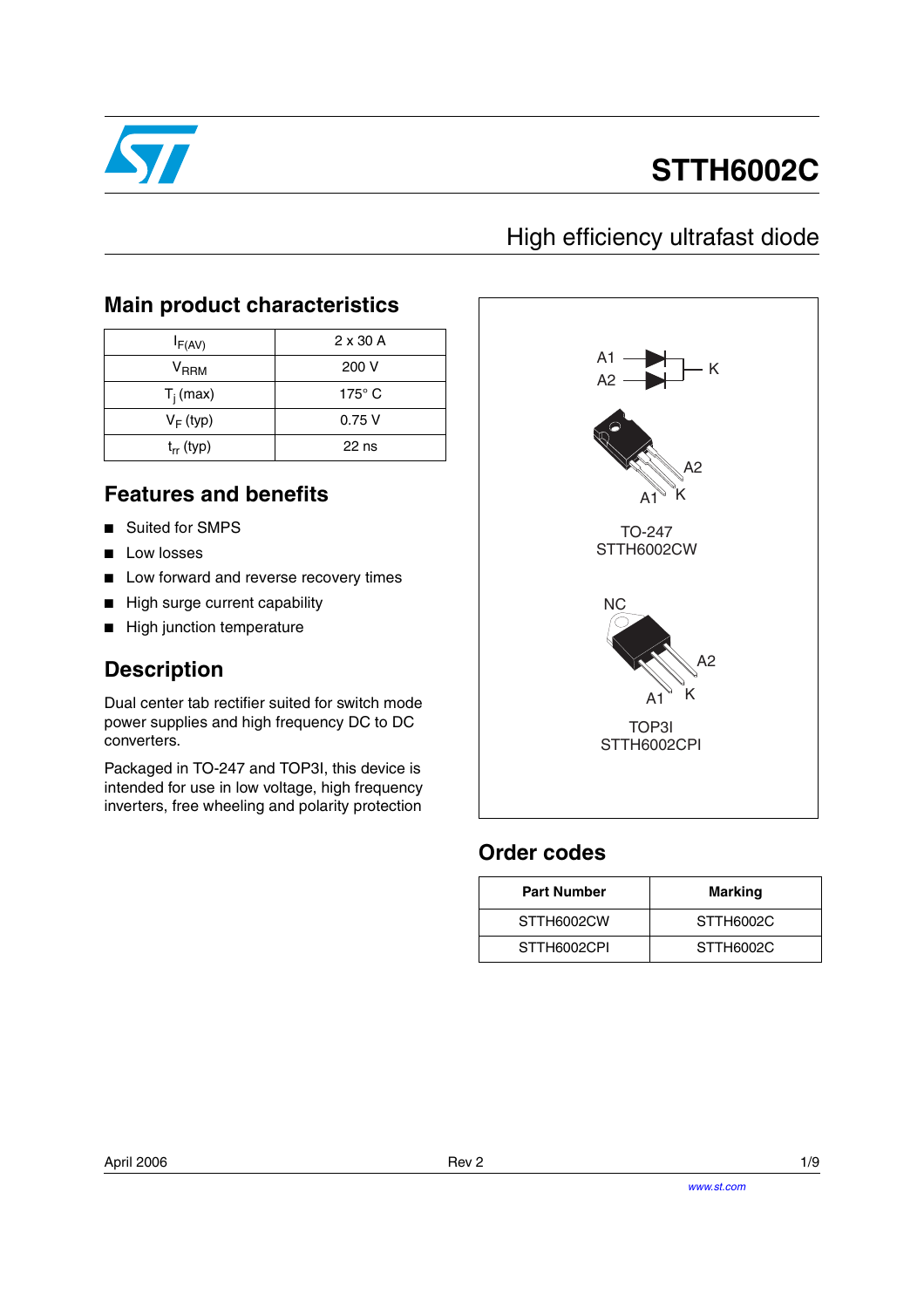## **1 Characteristics**

### **Table 1. Absolute ratings (limiting values at Tj = 25° C, unless otherwise specified)**

| Symbol                      | <b>Parameter</b>                                       | Value                    | Unit                           |    |   |
|-----------------------------|--------------------------------------------------------|--------------------------|--------------------------------|----|---|
| $\mathsf{V}_{\mathsf{RRM}}$ | Repetitive peak reverse voltage                        | 200                      | $\vee$                         |    |   |
| I <sub>F(RMS)</sub>         | <b>RMS</b> forward current                             |                          |                                | 50 | A |
|                             | Average forward current, $\delta = 0.5$<br>$I_{F(AV)}$ | TO-247                   | Per diode $T_c = 140^\circ$ C  | 30 |   |
|                             |                                                        |                          | Per device $T_c = 125^\circ$ C | 60 | A |
|                             |                                                        |                          | Per diode $T_c = 120^\circ$ C  | 30 |   |
|                             |                                                        | TOP3I                    | Per device $T_c = 105^\circ$ C | 60 |   |
| <sup>I</sup> FSM            | Surge non repetitive forward current                   | $t_0$ = 10 ms Sinusoidal | 330                            | A  |   |
| $T_{\text{stg}}$            | Storage temperature range                              | $-65$ to $+175$          | $^{\circ}$ C                   |    |   |
| $\mathsf{T}_\mathsf{i}$     | Maximum operating junction temperature                 | 175                      | $^{\circ}$ C                   |    |   |

#### **Table 2. Thermal parameters**

| Symbol                            |          | <b>Value</b> | <b>Unit</b> |     |               |
|-----------------------------------|----------|--------------|-------------|-----|---------------|
| $R_{th(j-c)}$<br>Junction to case |          | TO-247       | Per diode   | 1.2 |               |
|                                   |          | Total        | 0.8         |     |               |
|                                   |          | TOP3I        | Per diode   | 1.8 | $\degree$ C/W |
|                                   |          | Total        | 1.20        |     |               |
|                                   |          | TO-247       |             | 0.4 |               |
| $R_{th(c)}$                       | Coupling | TOP3I        |             | 0.6 |               |

When the two diodes 1 and 2 are used simultaneously:

 $\Delta T$ j(diode 1) = P (diode 1) X R<sub>th(j-c)</sub> (Per diode) + P (diode 2) x R<sub>th(c)</sub>

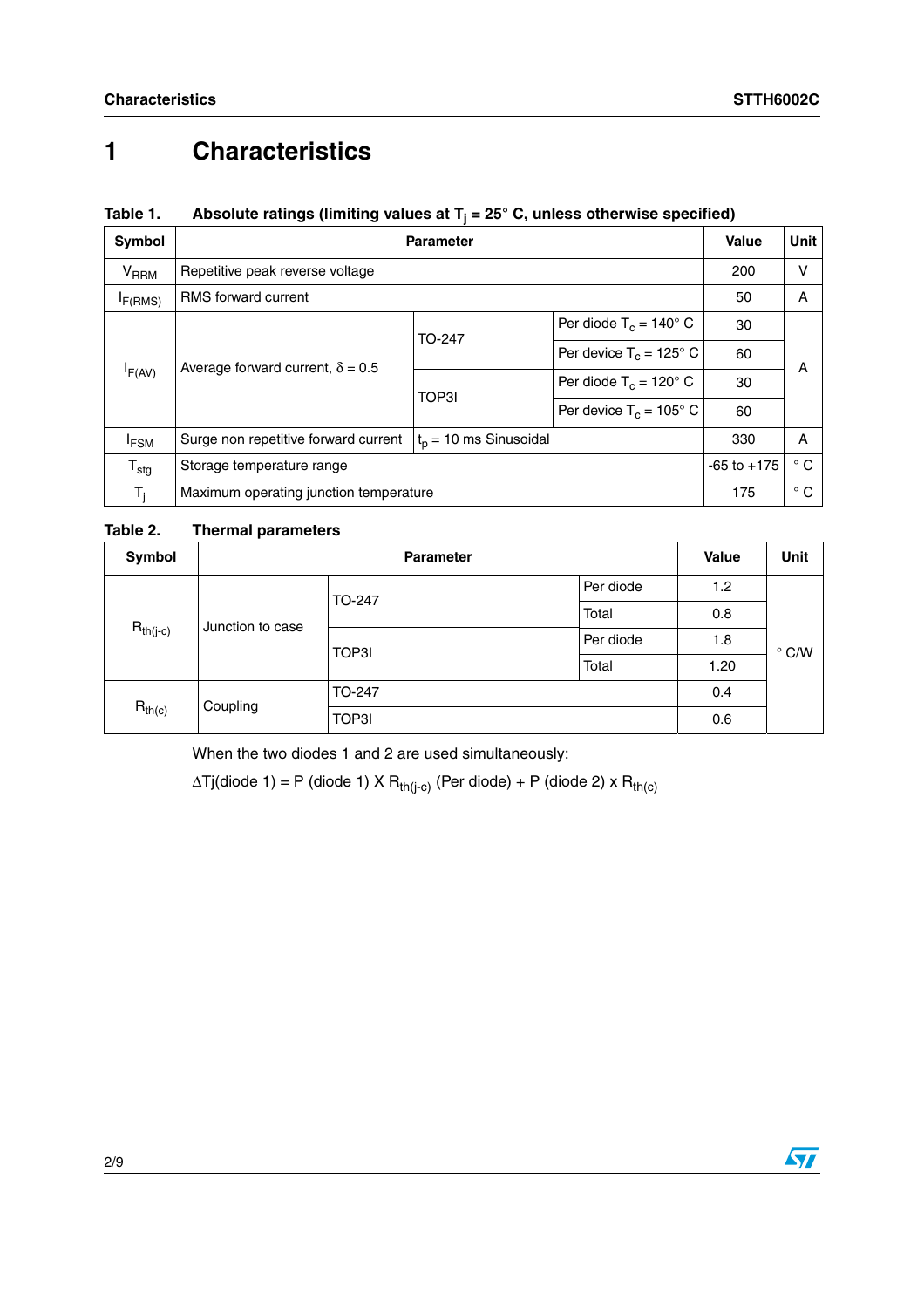| Symbol                                          | <b>Parameter</b>    | <b>Test conditions</b> | <b>Typ</b>      | Max. | <b>Unit</b> |    |
|-------------------------------------------------|---------------------|------------------------|-----------------|------|-------------|----|
| $I_R$ <sup>(1)</sup><br>Reverse leakage current |                     | $T_i = 25^\circ$ C     | $V_R = V_{RRM}$ |      | 30          | μA |
|                                                 | $T_i = 125^\circ$ C |                        | 30              | 300  |             |    |
| $V_F^{(2)}$<br>Forward voltage drop             | $T_i = 25^\circ$ C  | $I_F = 30 A$           |                 | 1.05 |             |    |
|                                                 |                     | $I_F = 60 A$           |                 | 1.18 | v           |    |
|                                                 |                     | $T_i = 150^{\circ}$ C  | $I_F = 30 A$    | 0.75 | 0.84        |    |
|                                                 |                     |                        | $I_F = 60 A$    | 0.9  | 0.99        |    |

**Table 3. Static electrical characteristics**

1. Pulse test:  $t_p = 5$  ms,  $\delta < 2$  %

2. Pulse test:  $t_p = 380 \text{ }\mu\text{s}, \delta < 2 \%$ 

To evaluate the conduction losses use the following equation:  $P = 0.69 \times I_{F(AV)} + 0.005 I_{F}^{2}$ (RMS)

**Table 4. Dynamic characteristics**

| Symbol          | <b>Parameter</b>         | <b>Test conditions</b>                                                                               | Typ | Max. | Unit |
|-----------------|--------------------------|------------------------------------------------------------------------------------------------------|-----|------|------|
| $t_{rr}$        | Reverse recovery time    | $I_F = 1$ A, dl <sub>F</sub> /dt = 200 A/µs,<br>$V_R = 30 V$ , T <sub>i</sub> = 25 °C                | 22  | 27   | ns   |
| <sup>I</sup> RM | Reverse recovery current | $I_F = 30$ A, dl <sub>F</sub> /dt = 200 A/us,<br>$V_R = 160$ V, T <sub>i</sub> = 125 °C              | 7.6 | 9.5  | А    |
| $t_{fr}$        | Forward recovery time    | $I_F = 30$ A, dl <sub>F</sub> /dt = 200 A/µs<br>$V_{FR}$ = 1.1 x $V_{Fmax}$ , T <sub>i</sub> = 25 °C |     | 220  | ns   |
| $V_{FP}$        | Forward recovery voltage | $I_F = 30$ A, dl <sub>F</sub> /dt = 200 A/µs,<br>$T_i = 25 °C$                                       | 2.5 |      |      |

### **Figure 1. Peak current versus duty cycle (per diode)**

**Figure 2. Forward voltage drop versus forward current (per diode)**





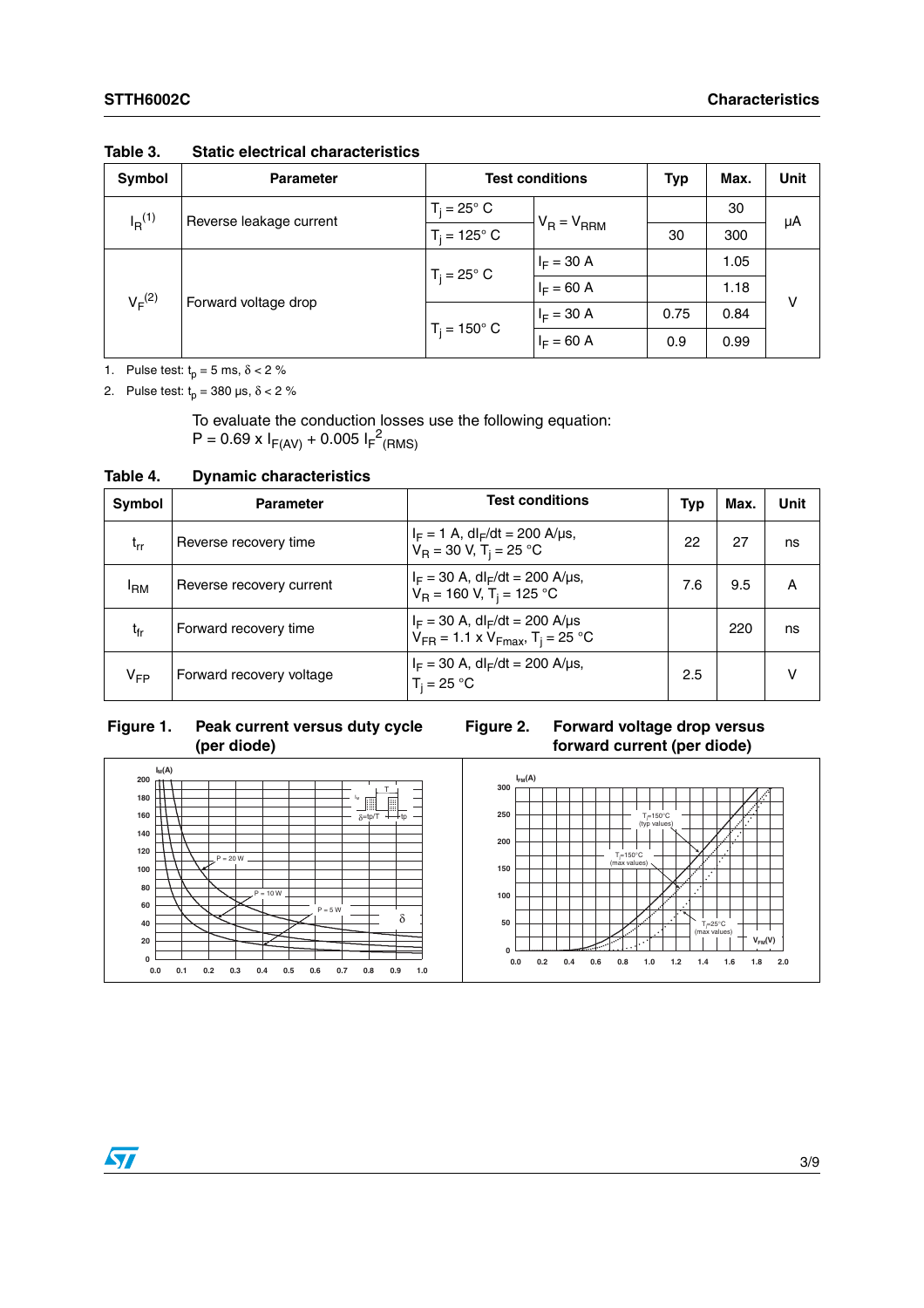#### **Figure 3. Relative variation of thermal impedance junction to case versus pulse duration**





**Figure 5. Reverse recovery charges**  versus dl<sub>F</sub>/dt (typical values)

Figure 6. Reverse recovery time versus dl<sub>F</sub>/dt **(typical values)**



 **Figure 7. Peak reverse recovery current**  versus dl<sub>F</sub>/dt (typical values)

**Figure 8. Dynamic parameters versus junction temperature**



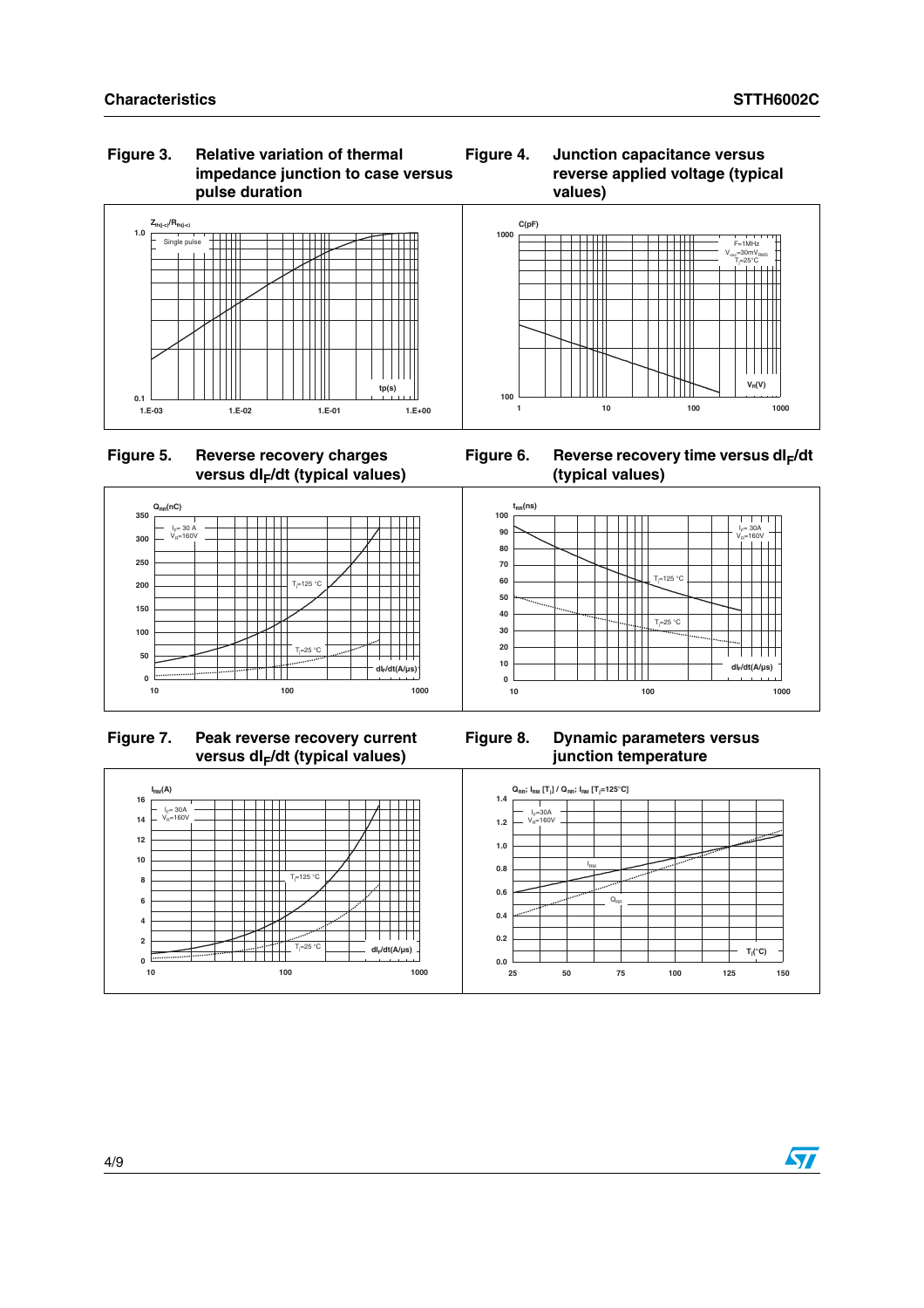## **2 Ordering information scheme**



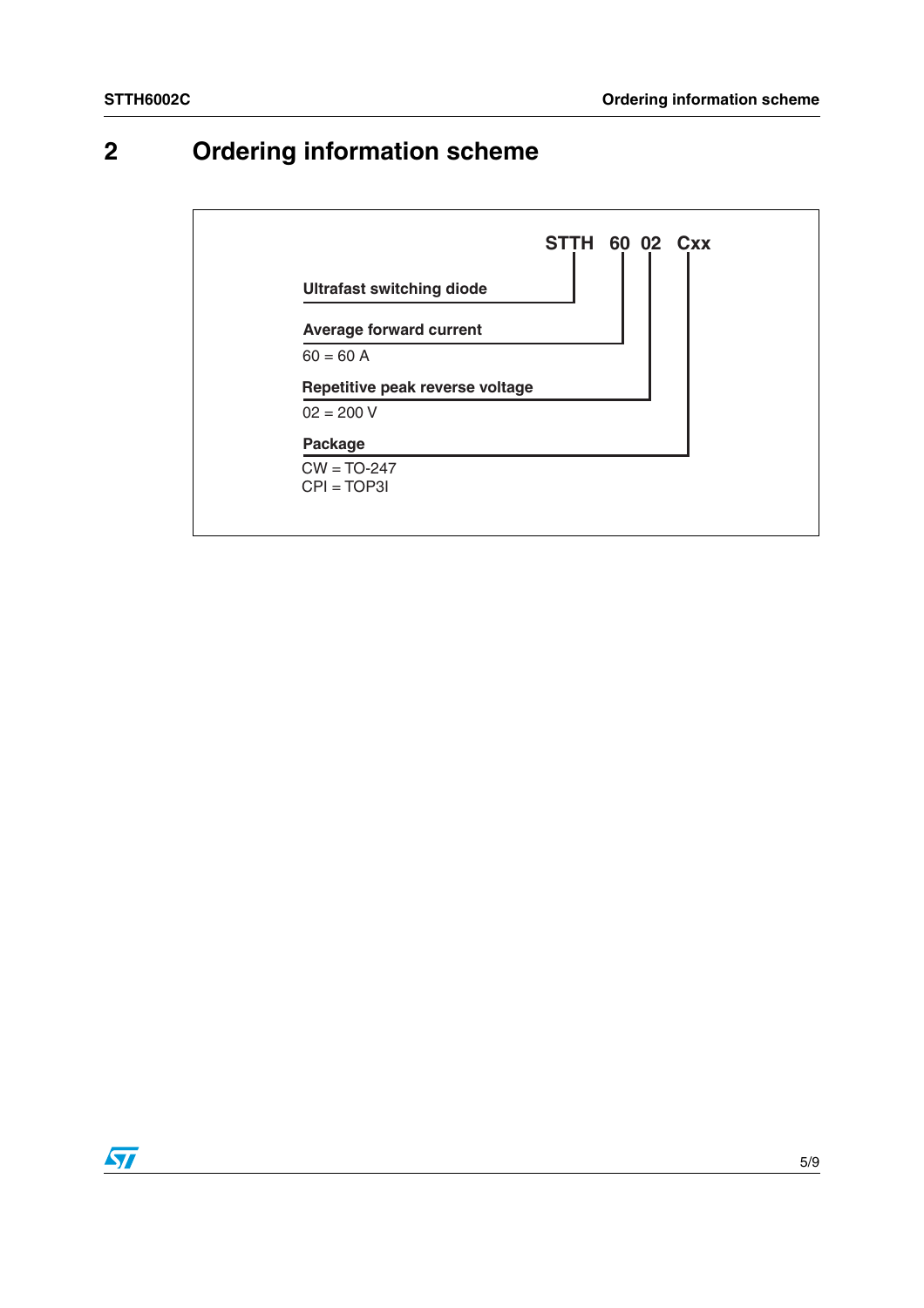## **3 Package information**

Epoxy meets UL94, V0

Cooling method: by conduction (C)

Recommended torque value: 0.8 Nm

Maximum torque value: 1.0 Nm

|                                                           |                         |       |                    | <b>DIMENSIONS</b> |       |               |       |
|-----------------------------------------------------------|-------------------------|-------|--------------------|-------------------|-------|---------------|-------|
|                                                           | REF.                    |       | <b>Millimeters</b> |                   |       | <b>Inches</b> |       |
|                                                           |                         | Min.  | <b>Typ</b>         | Max.              | Min.  | <b>Typ</b>    | Max.  |
|                                                           | Α                       | 4.85  |                    | 5.15              | 0.191 |               | 0.203 |
|                                                           | D                       | 2.20  |                    | 2.60              | 0.086 |               | 0.102 |
|                                                           | E                       | 0.40  |                    | 0.80              | 0.015 |               | 0.031 |
| Dia.<br>V                                                 | $\mathsf{F}$            | 1.00  |                    | 1.40              | 0.039 |               | 0.055 |
|                                                           | F1                      |       | 3.00               |                   |       | 0.118         |       |
| Н                                                         | F <sub>2</sub>          |       | 2.00               |                   |       | 0.078         |       |
|                                                           | F <sub>3</sub>          | 2.00  |                    | 2.40              | 0.078 |               | 0.094 |
| L5<br>$\overline{\bigoplus_{i}}$<br>⊕                     | F4                      | 3.00  |                    | 3.40              | 0.118 |               | 0.133 |
| L                                                         | G                       |       | 10.90              |                   |       | 0.429         |       |
| $L2$ $L4$                                                 | $\overline{\mathsf{H}}$ | 15.45 |                    | 15.75             | 0.608 |               | 0.620 |
| tu↓<br>E <sup>2</sup><br>F <sub>1</sub>                   | L                       | 19.85 |                    | 20.15             | 0.781 |               | 0.793 |
| F <sub>3</sub><br>V <sub>2</sub><br>L3<br>$\overline{F4}$ | L1                      | 3.70  |                    | 4.30              | 0.145 |               | 0.169 |
| F(x3)                                                     | L2                      |       | 18.50              |                   |       | 0.728         |       |
| Ε<br>M                                                    | L <sub>3</sub>          | 14.20 |                    | 14.80             | 0.559 |               | 0.582 |
|                                                           | L4                      |       | 34.60              |                   |       | 1.362         |       |
|                                                           | L5                      |       | 5.50               |                   |       | 0.216         |       |
|                                                           | M                       | 2.00  |                    | 3.00              | 0.078 |               | 0.118 |
|                                                           | $\mathsf V$             |       | $5^\circ$          |                   |       | $5^{\circ}$   |       |
|                                                           | V <sub>2</sub>          |       | $60^\circ$         |                   |       | $60^\circ$    |       |
|                                                           | Dia.                    | 3.55  |                    | 3.65              | 0.139 |               | 0.143 |

#### Table 5. **TO-247 Dimensions**

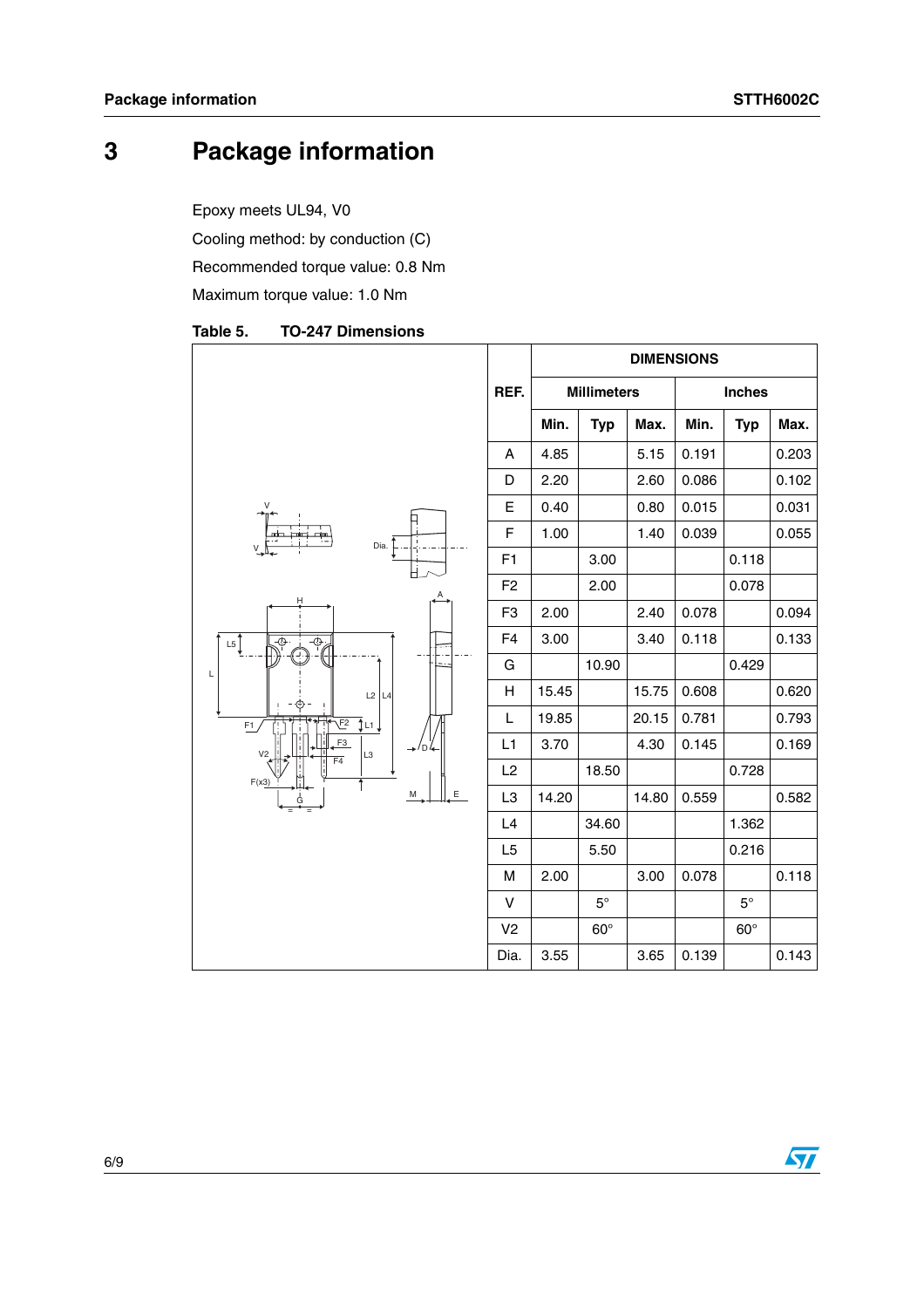|                                                           |            | <b>DIMENSIONS</b> |                    |            |               |  |
|-----------------------------------------------------------|------------|-------------------|--------------------|------------|---------------|--|
|                                                           | <b>REF</b> |                   | <b>Millimeters</b> |            | <b>Inches</b> |  |
| н<br>А                                                    |            | Min.              | Max.               | Min.       | Max.          |  |
|                                                           | A          | 4.4               | 4.6                | 0.173      | 0.181         |  |
| $\mathbf{B}$<br>$\, {\bf B}$<br>$\underline{\mathsf{GL}}$ | B          | 1.45              | 1.55               | 0.057      | 0.061         |  |
| $\kappa$ $\tilde{I}$                                      | C          | 14.35             | 15.60              | 0.565      | 0.614         |  |
| G                                                         | D          | 0.5               | 0.7                | 0.020      | 0.028         |  |
| F                                                         | E          | 2.7               | 2.9                | 0.106      | 0.114         |  |
|                                                           | F          | 15.8              | 16.5               | 0.622      | 0.650         |  |
| P                                                         | G          | 20.4              | 21.1               | 0.815      | 0.831         |  |
| $\mathbf C$                                               | H          | 15.1              | 15.5               | 0.594      | 0.610         |  |
|                                                           | J          | 5.4               | 5.65               | 0.213      | 0.222         |  |
| $\overline{\phantom{a}}$<br>J<br>J<br>F                   | Κ          | 3.4               | 3.65               | 0.134      | 0.144         |  |
|                                                           | ØL         | 4.08              | 4.17               | 0.161      | 0.164         |  |
|                                                           | P          | 1.20              | 1.40               | 0.047      | 0.055         |  |
|                                                           | R          |                   | 4.60 Typ.          | 0.181 Typ. |               |  |

Table 6. **TOP3I dimensions** 

In order to meet environmental requirements, ST offers these devices in ECOPACK® packages. These packages have a lead-free second level interconnect. The category of second level interconnect is marked on the package and on the inner box label, in compliance with JEDEC Standard JESD97. The maximum ratings related to soldering conditions are also marked on the inner box label. ECOPACK is an ST trademark. ECOPACK specifications are available at: www.st.com.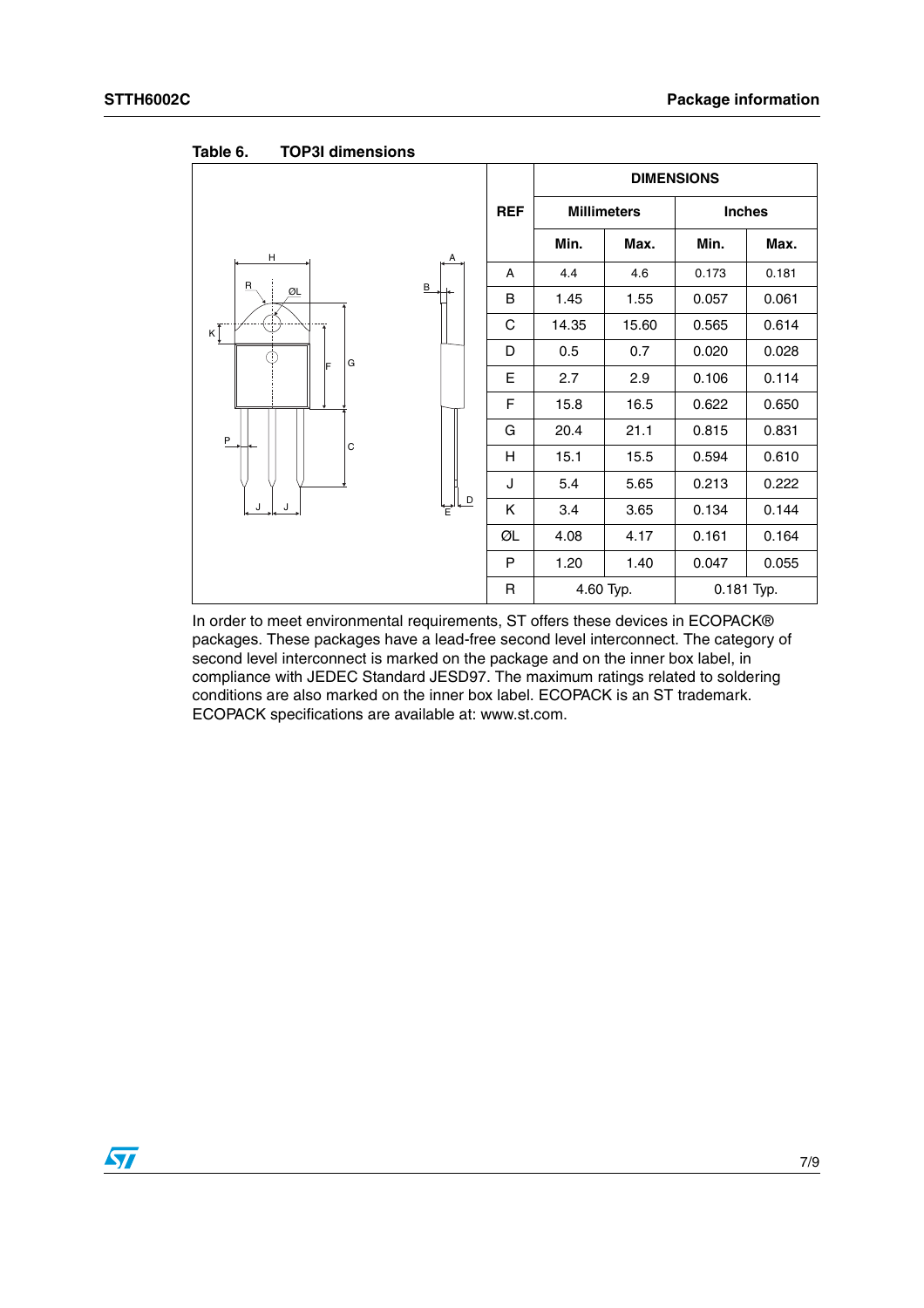## **4 Ordering information**

| <b>Part Number</b> | Marking   | Package | Weight           | <b>Base atv</b> | Delivery mode |
|--------------------|-----------|---------|------------------|-----------------|---------------|
| STTH6002CW         | STTH6002C | TO-247  | 4.46 a           | 30              | Tube          |
| STTH6002CPI        | STTH6002C | TOP3I   | 4.7 <sub>q</sub> | -30             | Tube          |

## **5 Revision history**

| Date        | <b>Revision</b> | <b>Description of Changes</b>                         |
|-------------|-----------------|-------------------------------------------------------|
| Feb-2004    |                 | First issue                                           |
| 05-Apr-2006 |                 | Reformatted to current template. Package TOP3I added. |